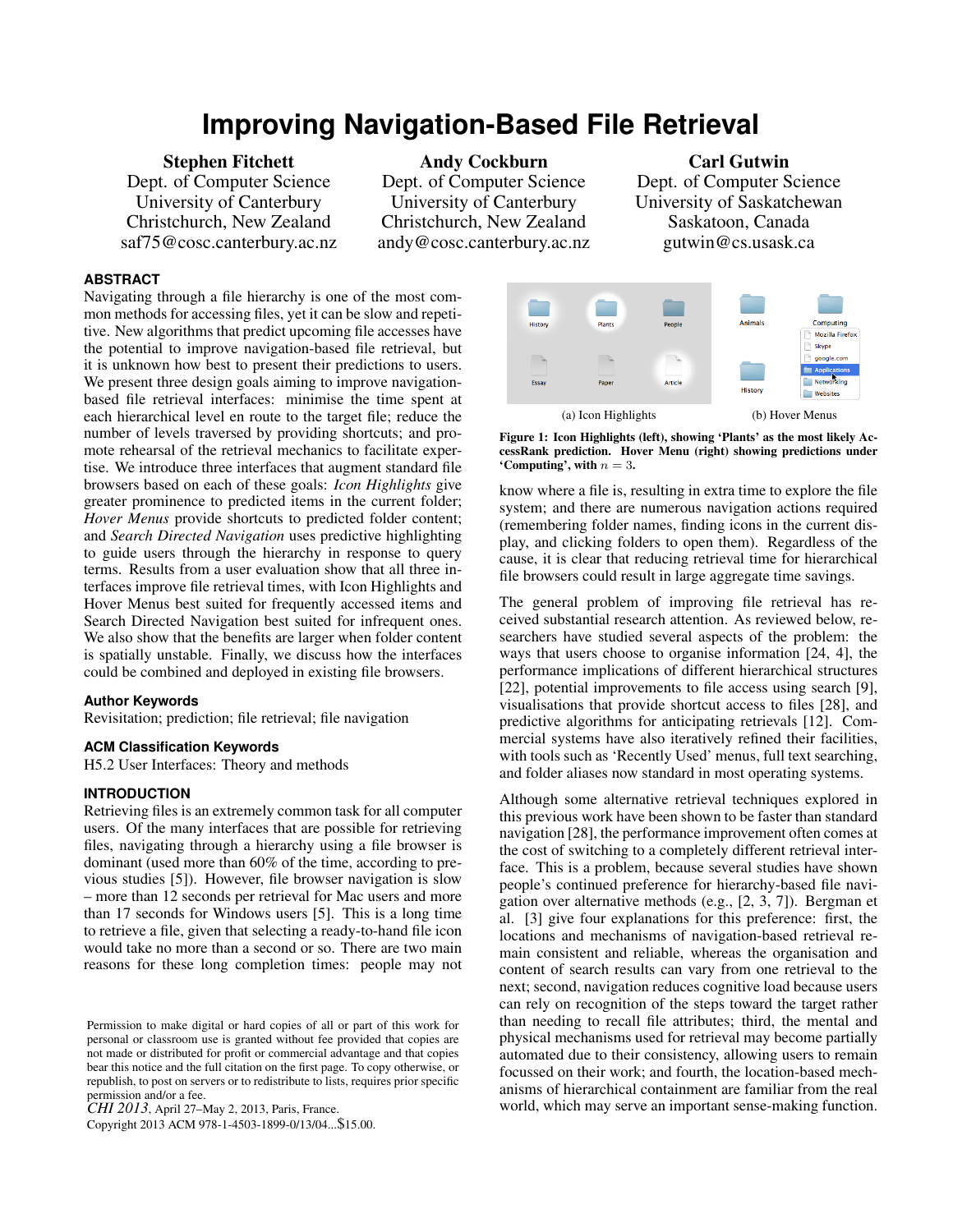In contrast, research has shown that search, although an essential tool for some retrievals, is used mainly as a method of 'last resort' [\[26,](#page-9-10) [3\]](#page-9-8), called upon when users cannot remember the location of files in the hierarchy.

Therefore, to solve the performance problems of real-world file retrieval, it is necessary to find improvements that are able to work with the presentation styles and interaction models of the standard hierarchical file browser. In this paper we present three new techniques that do this. Our new techniques are based on design goals for overcoming three performance constraints in navigation-based retrieval:

- 1. Overcome the *visual search* constraint: minimise the time spent at each hierarchical level, by reducing exploration and visual search;
- 2. Overcome the *levels* constraint: reduce the number of levels traversed, by facilitating shortcuts;
- 3. Overcome the *practice* constraint: improve navigation expertise, by promoting rehearsal of the retrieval mechanics.

Our three new techniques address these constraints using some of the same advances seen in previous work for prediction-based and search-based approaches (e.g., [\[12,](#page-9-6) [9\]](#page-9-4)), but they differ dramatically in the way that the algorithms' results are presented to the user and the way that the user interacts with the new capabilities – in our techniques, results are tightly integrated into the interface and interaction paradigm of the file browser.

To reduce step times during file navigation (approach 1), *Icon Highlights* (Figure [1a\)](#page-0-0) predict which items in the current folder are most likely to be accessed, and give them greater visual prominence. *Hover Menus* (Figure [1b\)](#page-0-1) provide quick access to commonly accessed items inside folders, in order to reduce the number of steps required in many cases (approach 2). *Search Directed Navigation* (approach 3) guides users through a file hierarchy based on a filename query. This is designed to bring some of the advantages of search to file navigation, while facilitating the development of expertise when compared to search (approach 3).

A two-part experiment validates our new techniques. The first part of the study examines user performance and preference with the techniques in comparison to standard file browsers, using tasks that involve retrieving both previously-visited and unvisited files; it also examines how well users learn file locations with the techniques. The second part of the study examines the effects of spatial stability of the folder contents on the relative performance of the techniques, which is important when folder content varies and when view modes change. The study's results show that the new techniques provide substantial performance improvements over a standard file browser, and that they are strongly preferred by users.

The specific contributions of the paper are as follows: first, three design goals for improving navigation-based file retrieval; second, three new interface designs for file navigation that improve different aspects of navigation-based retrieval using predictive and search-based algorithms; third, empirical results demonstrating that these interfaces improve navigation-based retrieval; and fourth, discussion of real-

world deployment of the techniques, including description of how to combine them into a single file browsing interface.

# **RELATED WORK**

There is extensive prior literature on file retrieval. The following sections briefly review key contributions on how users organise and retrieve files, the impact of structure, interfaces for file retrieval, and algorithms that can assist with retrieval.

# **How users organise and retrieve files**

To successfully retrieve a file using navigation, users must remember its location (either by recall or recognition of folder names). However, organisational schemes are rarely optimal, raising challenges such as multiple possible locations due to semantic ambiguity, and the lack of *a-priori* knowledge that a file will be needed in the future (e.g., wanting to later retrieve a file initially stored in a transient 'downloads' folder).

Nardi et al. [\[26\]](#page-9-10) describe three types of information that is organised in different ways: ephemeral information such as memos that is temporary; working information that is frequently used and relevant to current work; and archived information that is accessed infrequently. However, files often move between these categories, creating a tension between organisation for current and later reuse [\[20\]](#page-9-11).

To examine the retrieval difficulties stemming from semantic ambiguity, Malone [\[24\]](#page-9-1) asked study participants to find documents with descriptions given by coworkers. In two thirds of these probes, the documents were not filed under the dimensions (such as title, author or person it was about) used to describe them. Furthermore, he observed that the cognitive difficulty of classifying information acted as a barrier to filing. Several other studies have analysed snapshots of users' hierarchies to get a better idea of how they organise their files [\[16,](#page-9-12) [18\]](#page-9-13), also finding that most files are rarely accessed and that a majority of retrievals are made up of a small minority of items [\[16,](#page-9-12) [30\]](#page-9-14).

# **The performance impact of structure**

The influence that hierarchical structure has on navigation time has been extensively researched, and is broadly encapsulated by the question 'broad and shallow or narrow and deep?' [\[25,](#page-9-15) [22\]](#page-9-3). Cockburn and Gutwin [\[8\]](#page-9-16) provide a review of thirty years of empirical research on the topic, which shows diverse results. Several studies show that plots of navigation time against depth follow a 'U-shape', while others show that time increases with depth. Cockburn and Gutwin also present a simple mathematical performance model, called 'Search/Decision and Pointing' (SDP), that explains the result's diversity: broadly, a U-shape occurs if users must visually search for items at each level of the hierarchy, while shallow structures perform best when users can anticipate target location at each level.

The SDP model inspired the design goals presented later, and so it is briefly summarised here. SDP predicts the time taken to select an item at one level of a hierarchy by combining three factors: the time to visually *search* for the target; the time to *decide* about target location; and the time to *point* to it. Pointing time is modelled using Fitts' Law [\[13\]](#page-9-17). Visual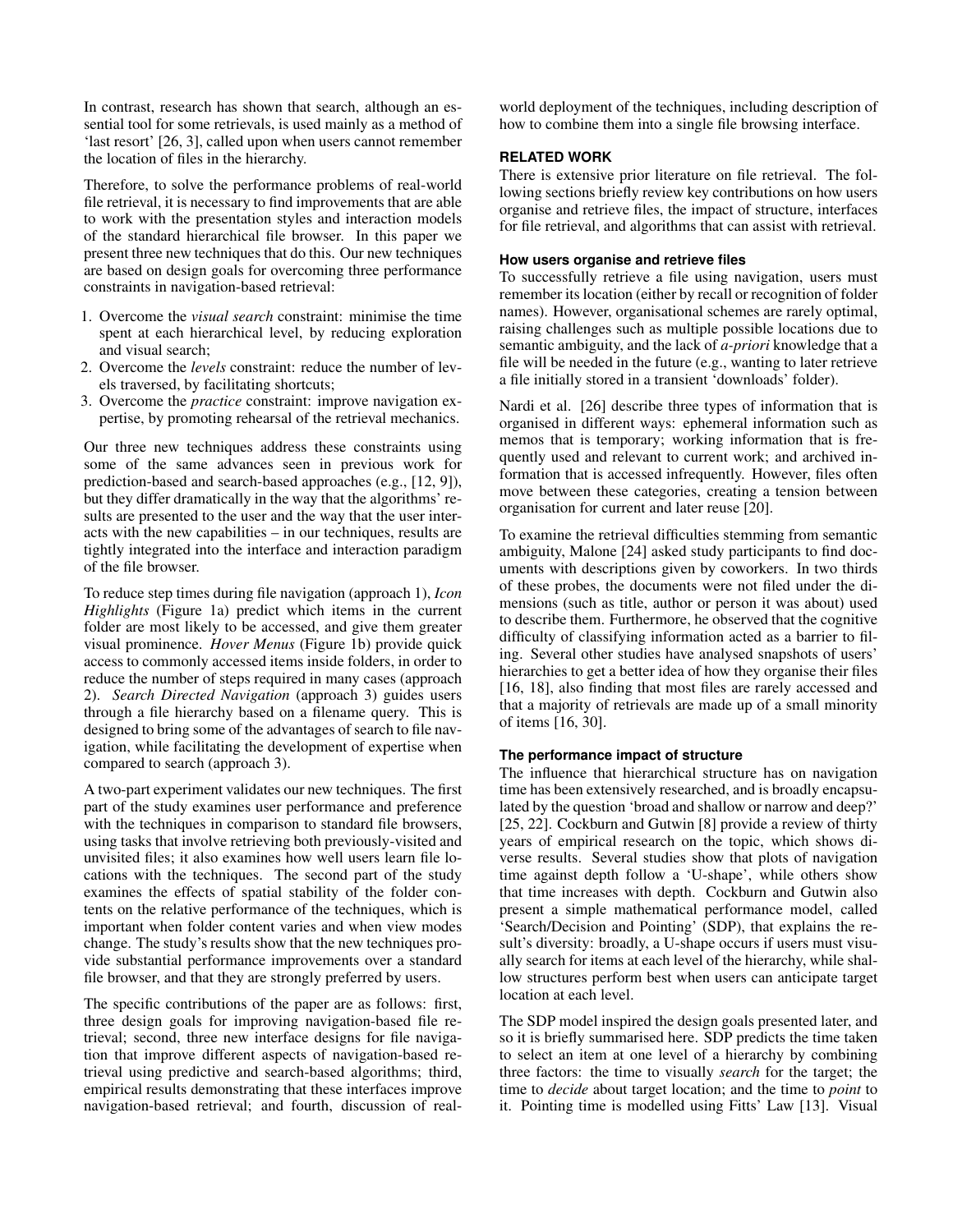search is modelled as a calibrated linear function of the number of candidate items, and it is employed when users have no basis for anticipating a target's location (e.g., the user is a novice or the interface is unpredictable). Decision time is modelled as a calibrated logarithmic function of the number of candidate items, and is employed when users can anticipate target location (e.g., the user is experienced with a stable display, or the interface presents a predictable dataset, such as an alphabetic list of items). The model uses a power-law to predict the user's transition from search-based strategies to decision-based ones when interfaces offer consistent access methods across retrievals. Finally, the model sums the predicted time for each level across hierarchical levels.

The SDP model suggests three promising opportunities for improving performance in hierarchical navigation, described later: 1. reduce visual search time, which can be a performance bottleneck due to its linear function of candidate items; 2. reduce the number of hierarchical steps required through the hierarchy; and 3. help users transition from relatively slow search-based strategies to faster decision-based ones.

Contemporary commercial interfaces provide a variety of techniques for reducing the number of hierarchical steps to reach files. These include 'Smart folders' in OS X, 'Libraries' and 'Favourites' on Windows 7, and 'aliases', 'symbolic links' and 'shortcuts' in various operating systems. Methods to reduce visual search time or to facilitate transitions to decision-based retrieval are rarer, but research exemplars are described below.

#### **File search and enhanced interfaces**

Search is an essential tool for file access, particularly when item locations are unknown [\[3\]](#page-9-8). Search has many attractive features for file retrieval: any file attribute can be searched, rather than requiring memory of the item's location [\[23\]](#page-9-18); it does not depend on a hierarchy, relieving users from the need to develop semantic groupings before storage and assign files to them; and it enables retrieval in a single step [\[3\]](#page-9-8), potentially allowing for significantly faster retrievals.

However, researchers have noted that search imparts a lower sense of control and that it relies on recall rather than recognition [\[2,](#page-9-7) [3\]](#page-9-8), which elevates cognitive demands [\[29\]](#page-9-19). Consequently, it is often used as a method of last resort, applied after failing to retrieve the file by navigating [\[2,](#page-9-7) [3,](#page-9-8) [6,](#page-9-20) [7\]](#page-9-9). Additionally, search results are typically presented in list form, which facilitates rapid access to the target, but raises two potential problems. First, it does little to assist users in learning the navigation-based retrieval mechanisms that are likely to be tried first in any future access [\[3\]](#page-9-8). Second, search results lists can be ambiguous when multiple candidates match or partially match the search criteria.

# **Predictive algorithms and AccessRank**

Recommender systems can assist file retrieval by predicting upcoming accesses. Two categories of recommender systems are those that base predictions on an individual's past actions (e.g., recency or frequency of access; briefly reviewed in [\[12\]](#page-9-6)), and those that facilitate discovery based on retrievals across a community of users (e.g., [\[15\]](#page-9-21)). Community-based

recommenders are of limited use in personal information management where users have unique collections of files.

The common 'Open recent' menu in commercial software typically uses a simple 'Most recently used' (MRU) algorithm to allow quick access to the most recently used files within an application. However, the contents of the list fluctuates over time and, like search, it does not help users learn the retrieval methods that they are likely to need for future accesses. The AccessRank algorithm [\[12\]](#page-9-6) was developed to facilitate both accurate predictions *and* prediction consistency over time. AccessRank uses two parameters  $\alpha$  and  $\delta$  to configure a balance between prediction accuracy and consistency.  $\alpha$  determines the mix between two predictive models, one which is more accurate but produces a prediction list that fluctuates more over time, and another which produces slightly less accurate results but with higher prediction consistency.  $\delta$ determines a score delta that must be overcome for an item to overtake another in a prediction list, increasing prediction consistency. Log-based analyses of real user data for web browsing, command use, and window switching, showed that AccessRank outperforms prior predictive algorithms for both accuracy and consistency. The systems described later in this paper use AccessRank as the back-end algorithm for new interfaces that present its predictions.

Although log-based analysis demonstrated that AccessRank improved prediction accuracy over previous techniques, achieving benefits in real-world file access is difficult. One primary problem is that predictive and search-based systems typically present a completely different interface for retrieving files than a standard file-navigation browser, however most users prefer the navigation-based interface [\[2,](#page-9-7) [3,](#page-9-8) [7\]](#page-9-9).

Bergman et al. [\[3\]](#page-9-8) provided several reasons for this preference, including familiar locations, a lower cognitive load, a degree of automaticity and familiarity with the real world. In contrast, search-based or prediction-based retrieval is often accompanied by new interfaces that need to be learned, widely varying search results, and considerable cognitive effort to compose and debug queries.

These realities about the way users retrieve files suggest that real-world performance could best be improved through a hybrid approach that takes the power of search and prediction algorithms and integrates it with enhanced presentation schemes within the interaction of the existing file browser.

# **IMPROVED FILE NAVIGATION: GOALS AND INTERFACES**

The review of related work suggests several opportunities for improving human performance in navigation-based file access. In the following subsections, we distill these opportunities into three design goals, and then present three interfaces aiming to satisfy the goals. It is important to note that any file retrieval mechanism will have three parts: an underlying algorithm for deciding which items to present, a presentation approach for making items visible and salient, and a set of interaction techniques with which the user can select items and specify targets. Our primary focus is on the presentation aspects of the techniques, but some elements of the algorithms and interaction techniques will also be discussed as needed.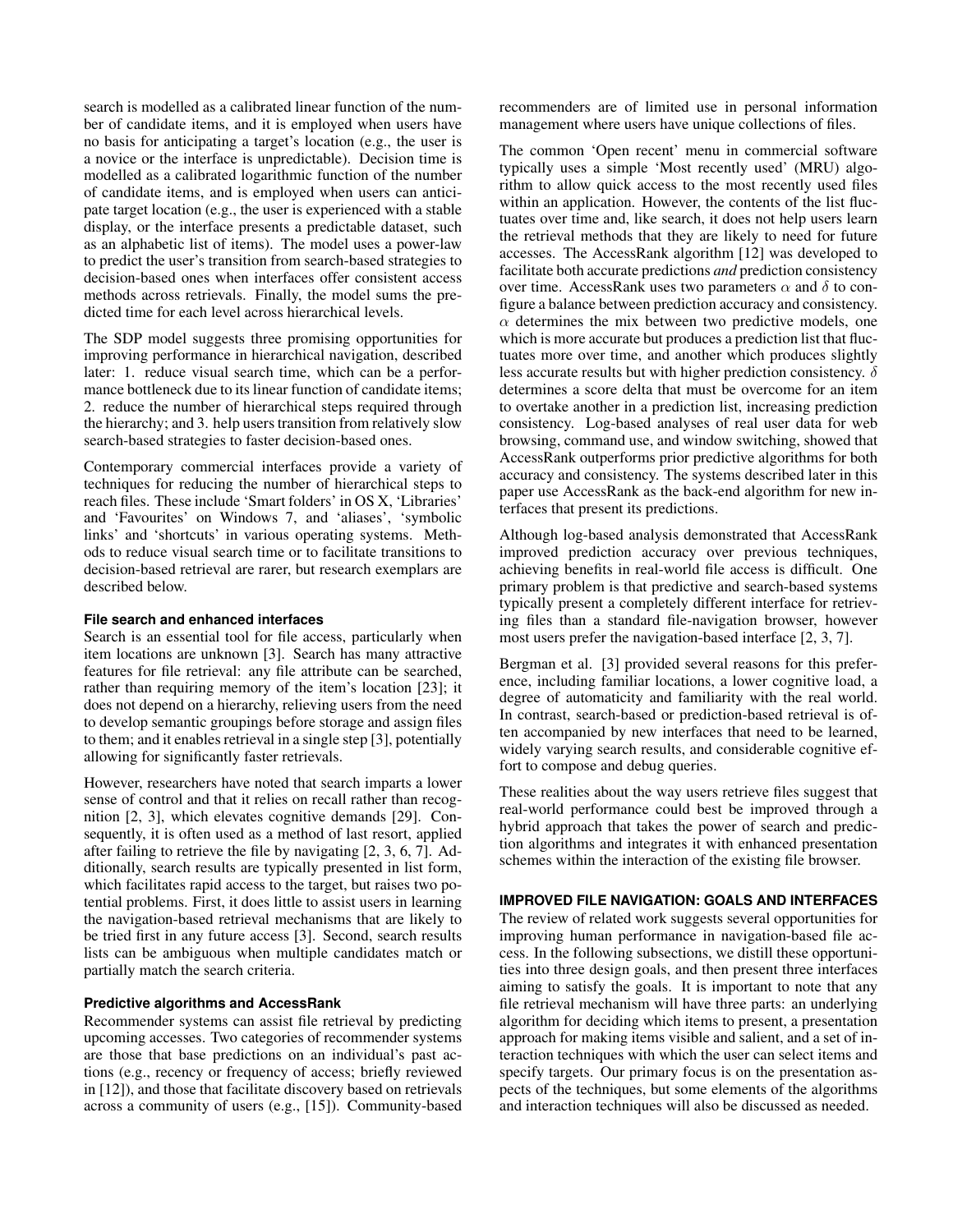# **Design Goals**

The design goals stem from insights within the 'Search Decision and Pointing' model [\[8\]](#page-9-16) which predicts hierarchical navigation time based on the time taken at each hierarchical level ('step duration'), the number of levels traversed ('step count'), and the potential for the user to make a transition from novice to expert behaviour.

## *Goal 1: Minimise time spent at each hierarchical level*

The SDP model suggests three possibilities for reducing step duration, by improving human performance in a) searching for targets, b) deciding about them, and c) pointing to them. Extensive prior literature has investigated improved pointing techniques ((c), see [\[1\]](#page-9-22) for a review), and Goal 3 addresses the transition to decision-based methods (b). In Goal 1, therefore, we focus on mechanisms that improve visual search (a). This is particularly important because visual search can be a performance bottleneck [\[8\]](#page-9-16).

Reducing visual search time involves two activities. First, the primary job of the retrieval technique's underlying algorithm is to determine a small set of likely candidates for the current retrieval task. Second, the technique's presentation approach must make those candidates visible and salient, to reduce the number of objects that need to be visually inspected.

Prior work on methods for improving the presentation of candidates includes a variety of highlighting mechanisms that enhance the visual salience of likely targets without changing their layout, such as ephemeral adaptation [\[11\]](#page-9-23). Other techniques segment the visual presentation across space or time, by moving salient items into prominent positions (e.g., split menus [\[27\]](#page-9-24)), by segmenting images (e.g., [\[14\]](#page-9-25)), or by rapidly presenting images across time (e.g., [\[10,](#page-9-26) [14\]](#page-9-25)).

Icon Highlights, described below, uses AccessRank to predict probable items at each level of the hierarchy, and uses inplace highlighting to increase their visual salience.

#### *Goal 2: Provide shortcuts to reduce levels traversed*

The SDP model also suggests that efficiency gains can be achieved by reducing the number of hierarchical levels traversed en route to the target. Users might achieve this by creating flatter hierarchies or by creating shortcut links to important files and folders, but both require a-priori knowledge of the future need to retrieve the file, as well as an understanding of the file structure's implications on retrieval times.

Hover Menus, described below, also uses AccessRank to determine a set of likely candidates; but this time it creates these sets for each of the folders at the current level, thus indicating what is most likely within that folder's sub-hierarchy. The candidates are presented in a context menu associated with each folder, allowing users to skip one or more levels and get shortcut access directly to the most probable child targets in any branch of the sub-hierarchy.

# *Goal 3: Promote rehearsal to facilitate expertise*

Kurtenbach [\[21\]](#page-9-27) argues that expert performance is best facilitated when the actions that a novice uses for an interaction are a physical rehearsal of the mechanisms used when expert. Goal 3 adapts Kurtenbach's recommendation for file retrieval.

While navigation-based retrieval naturally supports the goal by using consistent interaction mechanics across experience, search-based retrieval does not. Instead, search-based interfaces typically present their results to the user in a list, allowing direct access to each file. While this may facilitate rapid retrieval for the current access, the list presentation does not help users learn how to find the file in the navigation-based hierarchy (which, as described above, is often the preferred mechanism of retrieval).

Note that there is a tension between the recommendations of Goal 2 and Goal 3 because the presence of shortcuts allows alternative mechanisms for retrieval, and consequently it may reduce opportunity for rehearsal, particularly if the shortcuts vary due to fluctuations in prediction consistency.

Search Directed Navigation, described below, allows users to type characters to determine the set of likely candidates based on filename matches. The presentation approach uses item highlighting (similar to Icon Highlights) to guide users through the hierarchy, with the intention of facilitating rehearsal-based transitions to more expert performance.

# **File Navigation Interfaces**

We developed a basic file browser that closely mimics the icon view of the OS X Finder. We then developed three interfaces that augment the basic browser with new features that are intended to satisfy each of the design goals.

As described above, each technique can have an underlying algorithm, a presentation approach, and various interaction techniques. Two of the interfaces, *Icon Highlights* and *Hover Menus*, use AccessRank [\[12\]](#page-9-6) as their underlying algorithm to predict likely folders and files (both use AccessRank parameters  $\alpha = 0.8$  and  $\delta = 0.5$ , see review above). *Search Directed Navigation* uses character-based filtering to determine candidates, and also keeps track of prior revisitations. Search-Directed Navigation uses an explicit interaction technique – that is, users type characters to specify the search target. In contrast, the AccessRank-based techniques use implicit information about selection and navigation history, rather than user input about the target. The sections below provide details of the presentation approach for the three retrieval techniques.

# *Icon Highlights: minimising search time*

Icon Highlights increase the visual salience of items that AccessRank predicts, as shown in Figure [1a.](#page-0-0) The highlighting mechanism is similar to that used in Apple's System Preferences application, with graduated blurring of 'spotlight' highlighting dependent on the item's AccessRank score (crisp presentation for probable items, blurred for less probable ones). The highlighting scheme can be applied to any folder view, such as large or small icons/thumbnails, or filename lists. All items remain selectable, regardless of their highlight state. To indicate the presence or absence of highlighted items outside the current scroll view, the design marks items in the horizontal or vertical scrollbar [\[19\]](#page-9-28).

Details of the highlighting and blurring algorithm are briefly summarised to aid replication of the technique. First, a minimum blur level  $b_{min}$  is calculated, based on the largest item score in the folder as a proportion of the total scores  $(p_{max})$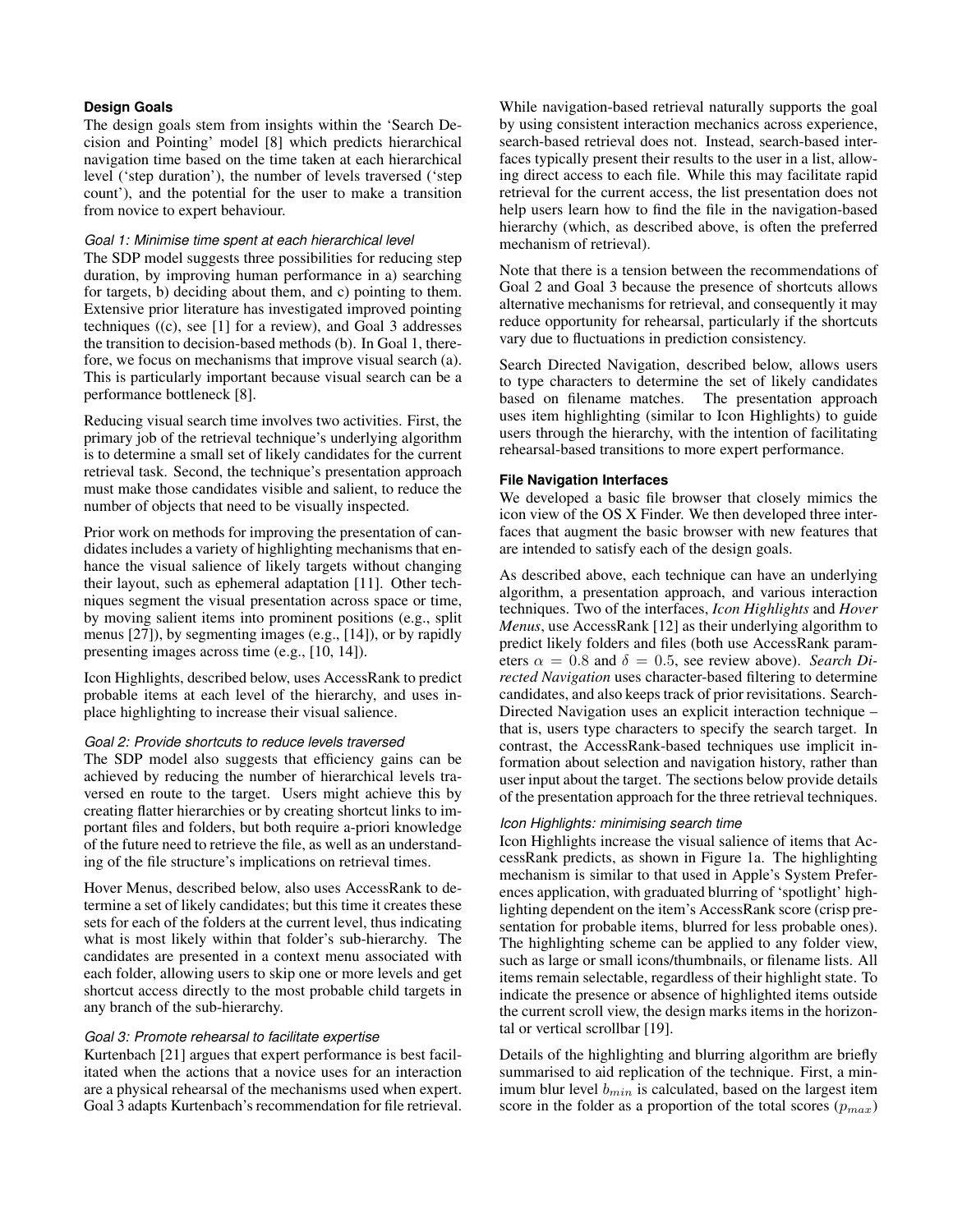as well as the total number of accesses  $(n)$  of items within the folder – see Equations [1](#page-4-0) to [3.](#page-4-1) Next, blur levels are calculated for the top  $k$  AccessRank prediction items – thus limiting the amount of visual clutter. Blur levels range from  $b_{min}$ (most likely) to 1 (least likely) and are linearly translated from AccessRank scores. Finally, these levels are rounded to one of l discrete blur levels, so that users are not distracted trying to distinguish subtle differences between highlight prominences. In our implementation, we used  $k = 5$  and  $l = 4$ .

<span id="page-4-0"></span>
$$
b_{min_1} = \frac{2}{3}(1 - p_{max})
$$
 (1)

$$
b_{min_2} = \max(0.125(5 - n), 0) \tag{2}
$$

<span id="page-4-1"></span>
$$
b_{min} = b_{min_1} + b_{min_2} - b_{min_1}b_{min_2}
$$
 (3)

## *Hover Menus: provide shortcuts across levels*

Hover Menus are designed to give users shortcuts to predicted targets located deeper in the hierarchy. They offer a recognition-based shortcut for reducing the number of levels that must be traversed through standard navigation actions.

When a user hovers over a folder for 500ms a menu appears below it (Figure [1b\)](#page-0-1) showing lower level content (folders and files at any sublevel) that have high AccessRank scores. Selecting a menu item navigates directly to the associated folder or file. To facilitate rapid browsing of several folders, menus appear immediately if the cursor enters a folder within 500ms of leaving a folder with a menu already displayed. Menus also fade out if the cursor leaves a folder without a selection being made. The menus are populated with up to  $n$  files followed by n folders, each sorted by AccessRank score. By default,  $n = 5$ , although the value is user-configurable.

## *Search Directed Navigation*

Search Directed Navigation (SDN) is intended to satisfy Goal 3 by providing search-based guidance through the navigation hierarchy towards the target, allowing the user's interaction with search results to be a rehearsal of navigation-based retrieval (Figure [2\)](#page-4-2). SDN achieves this guidance by highlighting items in the hierarchy that match typed query terms, using a visually similar highlighting strategy to Icon Highlights. If the search term matches an item at any level, the highlighting propagates up the hierarchy to mark the path to the target. An item matches the search query if any word or words in the item's filename has the search query as a prefix.

The level of highlighting depends on the predicted probability of candidate targets, which may be calculated through AccessRank or through other metrics, such as visit count. Full content-based search strategies could also be used to determine the set of search matches, although our current implementation does not do so (to increase responsiveness and results specificity). The current version of the technique uses two highlight levels: one for previously-visited items (crisp border), and one for unvisited items (blurred border).

## **INTERFACE EVALUATION**

Icon Highlights (*IH*), Hover Menus (*HM*), and Search Directed Highlights (*SDN*) are each intended to improve different aspects of navigation-based file retrieval, as emphasised by their associated design goals: improve visual identification of likely targets, provide shortcut target acquisition, and



Figure 2: Experiment setup showing Search Directed Navigation. Predicted items (files and folders leading to files) are highlighted in response to search terms.

<span id="page-4-2"></span>improve learning of the path-to-target. If deployed in real file browser applications, these techniques are probably best combined (discussed later). However, it is important to first understand how each of the methods is used in isolation – how they affect file navigation performance, and how participants subjectively respond to them.

Devising experimental tasks for evaluating file retrieval interfaces is complicated by the number of relevant factors that might be considered. These include the structure of the file hierarchy, the degree of ambiguity in the semantic relationship between hierarchical components, the stability or predictability of the data organisation in the interface, the recency and frequency of any previous visits to entities in the hierarchy, as well as individual user preferences. Our experimental design uses artificial tasks that control, or partially control, some of these factors in order to yield preliminary insights into the comparative usability and performance of the interfaces.

Experimental tasks involved navigating within a three-level semantically organised hierarchy to select a target file that was cued by displaying its name in a small window at the side of the file browser interface. Example targets include 'Paris' (within 'Geography' then 'Capital cities') and 'Horse' (within 'Animals' then 'Mammals'). The path to most targets was intentionally partially ambiguous – for example, the target 'Paris' might reasonably be contained within top-level folders 'Geography' or 'History', or in second-level folders 'Capital cities' or 'Large cities'. The ambiguity was intended to emulate imprecise recall of file locations and imperfect organisation as is typical of personal file hierarchies.

During the experiment participants visited files up to 5 times each, allowing analysis of how performance with the interfaces changed as users become more familiar with the file locations and retrieval mechanisms. The experiment also examined how well users remembered the location of target files.

#### **Participants and apparatus**

16 volunteers (9 female, mean age 25.2) participated in the study, which lasted 60-90 minutes. All had normal or corrected to normal vision and were fluent English speakers.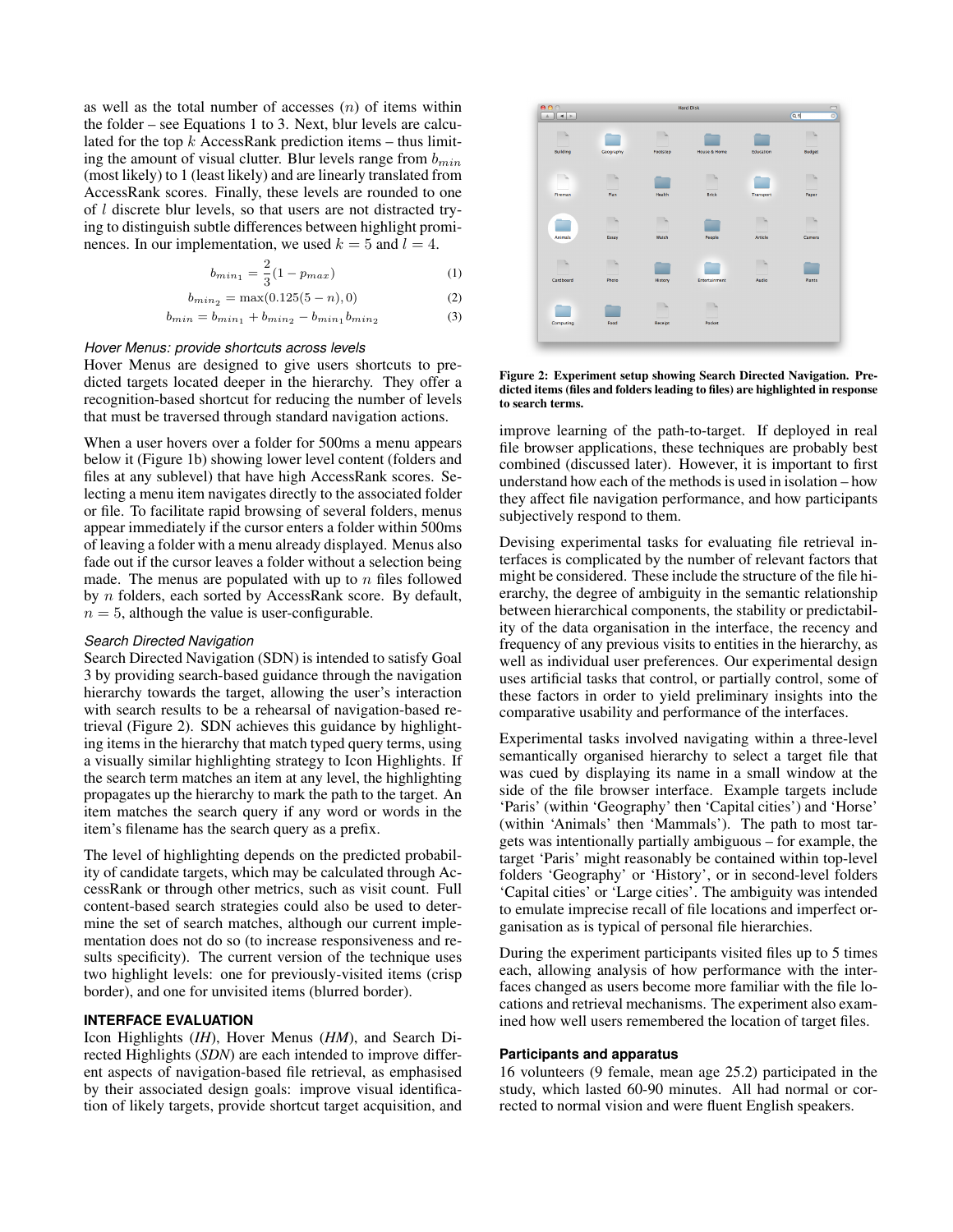The experiment ran on an iMac with a display resolution of  $1920 \times 1080$ . The file browser window was  $880 \times 631$  pixels, populated with  $48 \times 48$  pixel icons representing files and folders. Software logged all user actions, including task time.

The experimental file browser application imitated the icon view in OS X at a fixed size of  $6 \times 5$  icons (Figure [2\)](#page-4-2). Items could be opened by double clicking, and toolbar navigation links allowed for navigation back, forward, or up to the parent directory. The basic interface, called *Standard* (ST) was then augmented with each of our three interfaces. IH used  $k = 5$ and  $l = 4$ , HM used  $n = 3$ , and SDN used two highlight levels for visited (crisp) and unvisited (blurred) targets.

The same file hierarchy was used throughout the experiment, with targets located in different branches for each interface. The hierarchy structure was modelled on Bergman's findings of mean folder sizes [\[4\]](#page-9-2): 12, 10 and 8 folders, and 16, 12 and 9 files at the root, second and third level respectively. Folders containing no target nodes were not populated. For consistency, all target files used for analysis were located at the third level, which matches the observed mean file retrieval depth [\[4,](#page-9-2) [5\]](#page-9-0). In total, the hierarchy contained 388 folders and 448 files, of which 288 could be selected as target items.

# **Procedure**

The experiment consisted of two parts: the first asked participants to carry out retrieval tasks (using each of *ST*, *IH*, *HM* and *SDN*) with icons that remained spatially stable in the file browser; the second repeated the procedure of part one, but used icons that were randomly rearranged after each selection in order to examine how performance with the interfaces was affected by unstable locations. Understanding susceptibility to unstable locations is important since many activities cause view instability, including changing a browser window's sorting criteria, view settings or size, or changing folder contents.

*Part one* of the experiment consisted of three phases using each of the four interfaces: *practice* (familiarisation with the interface using a training file hierarchy; data discarded), *retrieval*, and *standard-retrieval*. All three phases were completed using one interface before moving on to the next.

During the *retrieval* phase, participants completed 22 file retrieval tasks in response to cued target filename stimuli. Successfully completing a retrieval automatically initiated the next by displaying another target. The 22 retrievals comprised ten different target files (frequencies 5, 3, 2, 2, 2, 2, 1, 1, 1, and 1 times each, a near-Zipfian distribution) and two distractor targets. The two distractor targets were at the top level of the hierarchy, and were included to reduce participants' anticipation of targets always being located at the third level. They were inserted roughly one-quarter and two-thirds of the way through the overall sequence of tasks.

The ten true targets for each interface were randomly selected from the hierarchies contained within three top-level folders. To reduce learning effects stemming from familiarity with the hierarchy, different interfaces used targets from different top-level folders. Note that the two interfaces that used AccessRank (IH and HM) had no pre-populated history of file accesses, so for the initial selections of each target they pro-

vided no augmentations – no automatic highlighting (*IH*) and no menus (*HM*). As the retrieval phase progressed, however, these systems adapted to the user's navigation actions as described above. Because of the short duration of the experiment, a modified version of AccessRank was used that did not incorporate the time of day.

Once the *retrieval* phase was complete with each interface, participants completed NASA Task Load Index (TLX) worksheets [\[17\]](#page-9-29) and provided comments on the interface.

The *standard-retrieval* phase consisted of a single selection of each of the ten targets from the *retrieval* phase using the standard file browser (i.e., the IH, HM, or SDN augmentations were unavailable). Its purpose was to analyse any differences in how the interfaces supported users in learning the traditional mechanisms for navigating to files.

*Part two* of the experiment repeated the method used for part one, but without the *standard-retrieval* phase and using maximally unstable icons – the spatial location of every icon in each folder was randomised after each target acquisition. The targets used with each interface were randomly selected within the top-level folders used for that interface in part one, so participants could be expected to have some familiarity with them from the beginning of part two. However, as with part one, the interfaces began with no usage history, and so provided no highlights or menus for the initial selections.

The following pseudo-code summarises the procedure:

*foreach Part* ∈ {*stable, unstable*} *foreach Interface* ∈ {*ST, IH, HM, SDN (counterbalanced)*} *phase1: training phase2: retrievals if Part = stable phase3: standard-retrievals*

# **Experimental Design**

Data from the *retrieval* phase is analysed using a 4×5 repeated-measures analysis of variance (ANOVA) for withinsubjects factors *interface* (levels *ST, IH, HM, and SDN*) and *repetition* (levels 1, 2, 3, 4, 5, representing the count of repeated access to the same item). The primary dependent variable is total time to select the target file (log transformed to reduce the impact of positive skew). Navigational error rates are also analysed. Timing data from the *standard-retrieval* phase are analysed using one-way ANOVA across levels of *interface*, since each target is only visited once. To help characterise performance with the interfaces we also analysed step time as a secondary dependent measure (the time spent navigating down a level of the hierarchy) using factors *interface* and *depth* (hierarchical level 1, 2, 3).

To reduce the impact of outliers when navigational errors were made, task times were capped at 30 seconds and step times at 10 seconds. This affected 3.4% of tasks and 1.7% of steps, distributed evenly between interfaces. Data from the first task for each interface in each phase was excluded. Post hoc tests use the Bonferroni correction. Where the ANOVA assumption of sphericity was violated (Mauchly test), Greenhouse-Geisser adjustments were used (as indicated by non-integral degrees of freedom).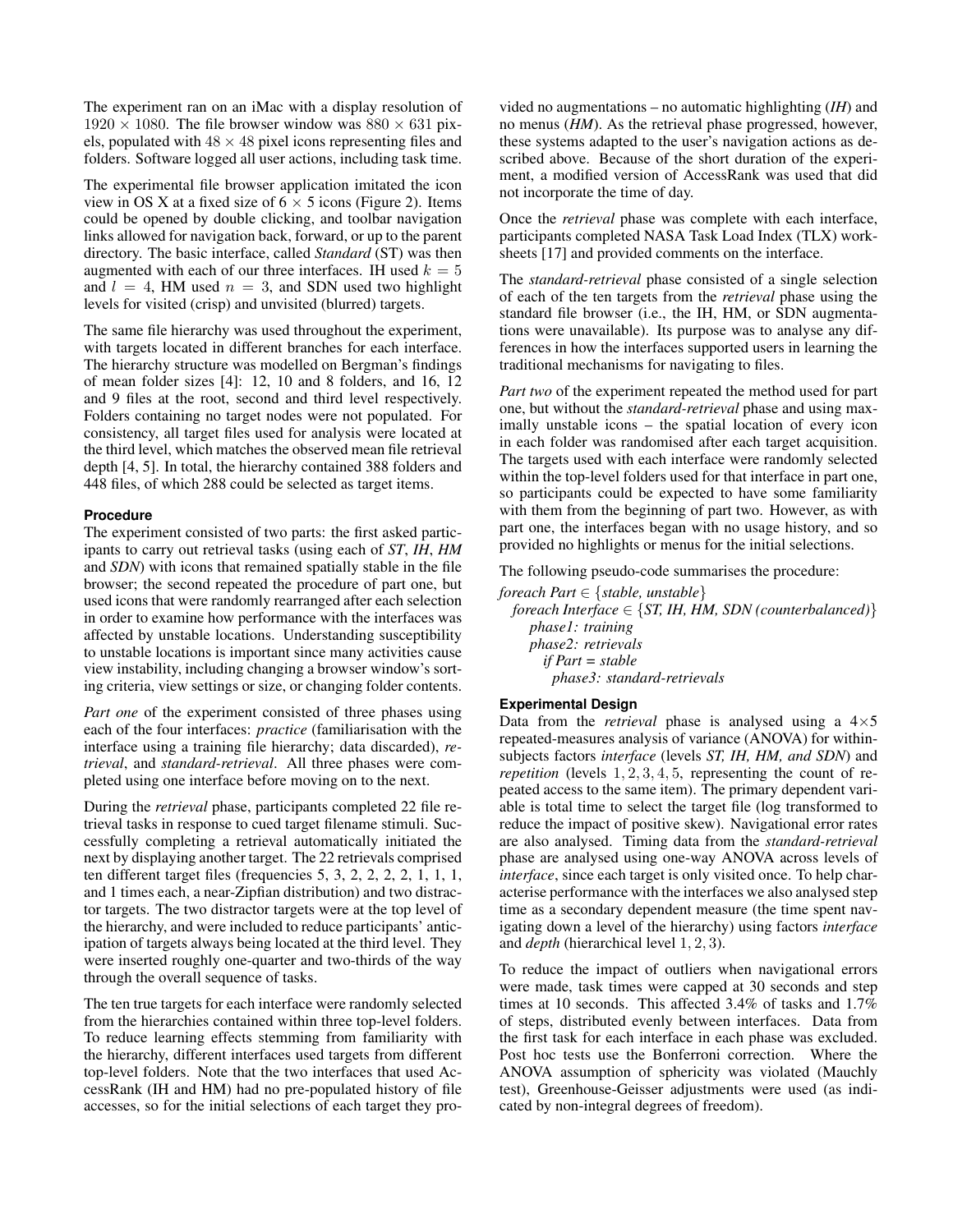<span id="page-6-0"></span>



<span id="page-6-3"></span><span id="page-6-1"></span>Figure 3: Task times by repetition number. Error bars  $\pm 1$  st. err.

<span id="page-6-4"></span>Figure 4: Step times by depth in the hierarchy. Error bars  $\pm$  1 st. err.

### **RESULTS**

Results from part one (stable icons) are presented first, then part two (unstable icons), followed by subjective responses and further characterisation of how the interfaces were used.

## **Part 1: Spatially stable icons**

All three interfaces improved performance over the standard file browser, with SDN providing the largest benefits for unvisited files, and IH and HM working best for revisitations.

#### *Retrieval time*

Figure [3a](#page-6-0) summarises retrieval times. ANOVA showed a significant main effect of *interface* ( $F_{1.9,28.8} = 8.2, p < .01$ ), with SDN, IH, and HM all similarly fast (means 6.98 s, 6.98 and 7.06 respectively) compared with ST slower at 8.51 s. Posthoc analysis confirmed pairwise differences between ST and both SDN and IH. There was an expected significant main effect of *repetition* ( $F_{2.6,39.0} = 116.9, p < .001$ ), with mean times reducing from 12.9 s to 5.07 s for repetition 1 to 5.

Importantly, there was a significant *interface*×*repetition* interaction  $(F_{7,1,106,8} = 7.1, p < .001)$ . Figure [3a](#page-6-0) shows that this is best attributed to SDN being substantially faster than the other interfaces for the first retrieval of an item, but slower than IH and HM for revisitations. We note that this is primarily due to differences in the techniques' underlying algorithms and interaction mechanisms, rather than their presentation approaches: SDN allows user input, and so can work immediately, whereas IH and HM must build up information about user selections before they can make good predictions.

To summarise, the standard interface (ST) was consistently slowest. Search Directed Navigation (SDN) was fastest for

<span id="page-6-2"></span>

<span id="page-6-5"></span>Figure 5: Error rates by repetition number.

the first retrieval, when users had not yet learned item locations (and when the other interfaces had no history to work on), but third fastest with repeated items. Hover Menus (HM) were relatively slow for initial selections, but fastest once their menus had been populated with shortcuts. Icon Highlights (IH) was first or second fastest at each repetition level.

#### *Step times*

We logged the time taken at each hierarchical level (i.e., a 'step') from a user's final arrival at a particular level (through a previous selection or feature such as the 'back' button) until their final departure. Note that the sum of step times for a task may be less than the total task time, since superfluous navigations are not included in any step time.

Figure [4a](#page-6-1) shows step times for each interface across file hierarchy depth. ANOVA showed significant main effects of *interface* and *depth* as well as a significant *interface*×*depth* interaction (all  $p < .001$ ). SDN and HM both show particularly slow performance at the first level, which can be attributed to their interaction mechanisms – the time costs of typing a query (SDN) or browsing menus (HM). However, they provide faster times at deeper levels because users can quickly acquire deeper level targets, either through specific item highlighting (SDN) or direct mechanisms for access (HM).

#### *Error rates*

We logged any navigation into an incorrect folder as an error. However, as stated previously, the hierarchy was intentionally partially ambiguous, leading us to anticipate high levels of error, particularly for the first selection of any target.

Figure [5a](#page-6-2) summarises the results, showing no significant effect of *interface* ( $F_{3,45} = 1.8$ ,  $p = .16$ ), but an anticipated effect of *repetition* ( $F_{2.6,38.8} = 33.7, p < .001$ ). A significant *interface*×*repetition* interaction  $(F_{4.4,66.0} = 3.15, p < .05)$ is best attributed to the marked difference between SDN's low error rate in the first repetition (4.9%) compared to other techniques (20-23%). This is in part an artefact of the experimental method, which used exact filename stimuli (favouring SDN) but inexact, ambiguous hierarchical structures to guide navigation-based retrieval.

#### *Standard retrieval phase*

The standard retrieval phase involved navigating to targets without any of the augmentations of IH, HM or SDN, to test for differences in participants' learning of the actual file locations. We found no main effect for *interface* (p = .338), with mean times ranging from 6.8 s with ST and IH to 7.7 s for SDN. Error analysis also showed no significant effect.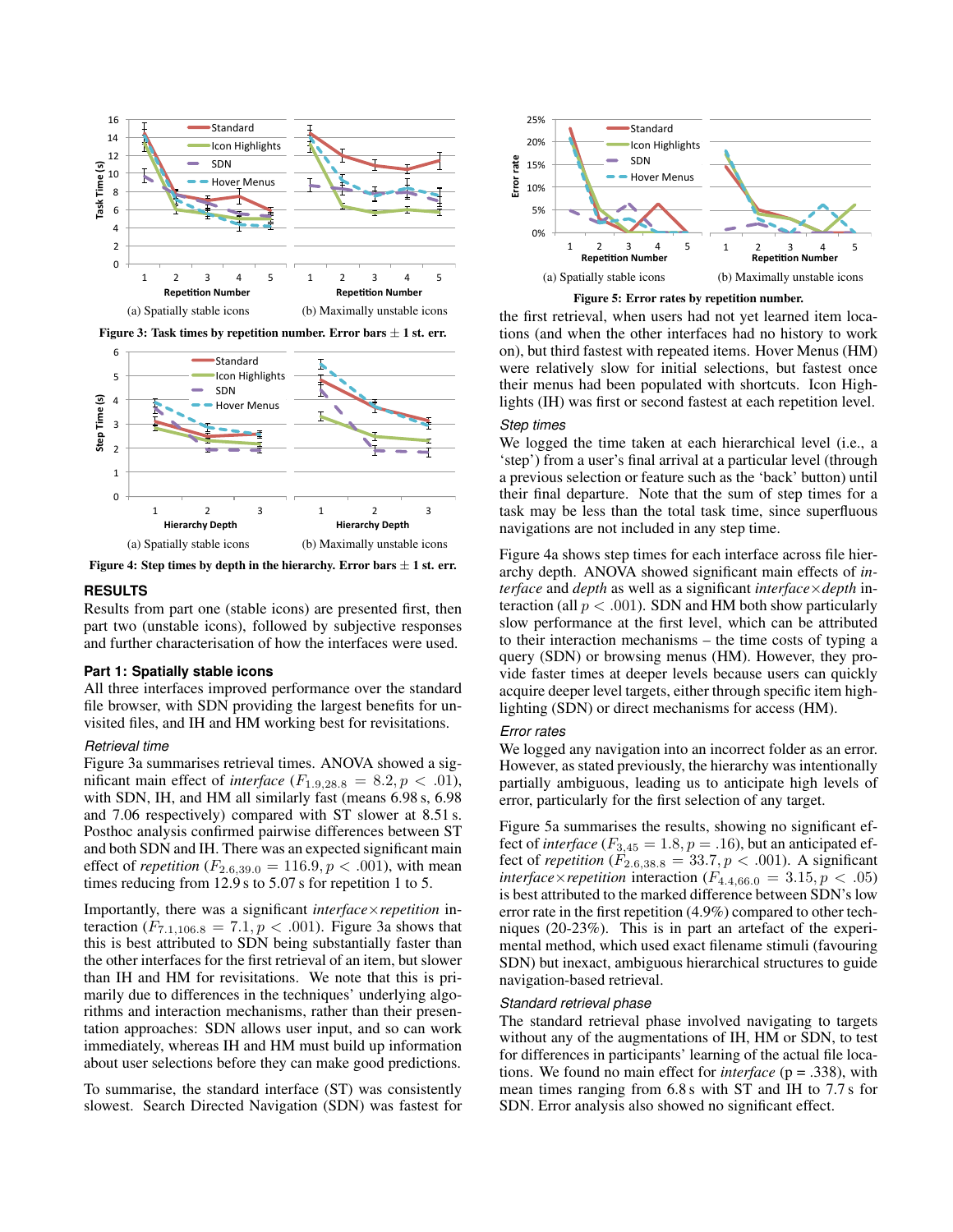

<span id="page-7-0"></span>Figure 6: NASA TLX scores (left) and subjective rankings (right). Lower is better. Error bars  $\pm$  1 st. err.

## **Part 2: Maximally unstable icons**

Results from part 2 showed that the interfaces provide additional value when icon locations are not spatially stable.

## *Retrieval times, step times, and error rates*

Figure [3b](#page-6-3) summarises the results, showing that the new interfaces yield greater benefits with unstable icons than with stable icons. Mean retrieval times were fastest with IH (6.1 s), followed by SDN  $(8.0 s)$  and HM  $(8.6 s)$ , with ST much slower at 11.5 s ( $F_{1.9,28.7} = 25.4, p < .001$ ). Posthoc analyses show pairwise differences between ST and all three augmented interfaces, as well as between IH and HM. *Repetition* showed the anticipated significant main effect ( $p < .001$ ).

The significant *interface*×*repetition* interaction ( $F_{5.5,82,2}$  =  $6.4, p < .001$ ) is again attributed to SDN showing much less performance improvement across repetition compared with other interfaces. The figure also shows that IH performed particularly well with unstable icons when revisiting items.

Analysis of step times showed similar (though larger) effects to those described above for stable icons (see Figure [4b\)](#page-6-4), with both main effects and the interaction significant ( $p < .001$ ).

In analysing errors, there were significant main effects for interface ( $p < .05$ ) and repetition ( $p < .001$ ), as shown in Figure [5b.](#page-6-5) SDN had substantially fewer errors (0.6%) than the other interfaces (4.6, 6.2, and 5.5% for ST, IH and HM respectively), with consistently low error rates, unlike the other interfaces, which had much higher error rates for the first repetition.

#### **Subjective results**

Subjective responses in all categories of the NASA TLX worksheets favoured the new interfaces in comparison to the standard file browser. Friedman tests show significant differences between interfaces for mental demand, performance, effort and frustration. Participants also ranked the interfaces (1 to 4) for speed, errors, and overall preference. SDN was consistently ranked first, and the standard interface consistently last. Responses are summarised in Figure [6.](#page-7-0)

When asked whether they would prefer SDN or traditional file search tools, 12 of the 16 chose SDN. However, several participants commented that directly listing results was an advantage of search, with one noting that SDN would be a good complement to search. One noted that they would like a combination of HM and SDN. Another noted that SDN was most useful when first accessing items, but after a few times they remembered their locations, as intended in design goal 3.

Two participants commented that the hover menus appeared too slowly, suggesting the need for a shorter dwell timeout or the ability to immediately post the menu (e.g., right click).

One participant also commented that Icon Highlights made it harder to select unhighlighted items, because the highlighting 'dragged' their eyes to items. Another complained that it highlighted folders that were opened in error. This problem could be addressed by only updating the visitation data for a folder when a leaf node it contains is ultimately selected.

# **Characterisation of use**

Search Directed Navigation and Hover Menus require active use – users must explicitly choose to type a query or use a menu. We therefore examined the logs of interaction to determine how participants used these interfaces.

Figure [7](#page-8-0) shows the proportion of SDN and HM tasks in which their features were actively used, across repetition of access. The interesting result is in the contrast between SDN usage patterns when navigating stable and unstable icons. With stable icons, participants made extensive use (77%) of SDN in the first repetition, decreasing to 19% in the fifth repetition, suggesting that they gradually learned icon locations and decided not to use explicitly typed queries as they could quickly select items at their known locations. With unstable locations, however, participants continued to use queries across repetition (65-76% of tasks for all repetitions). Referring back to the Search, Decision and Pointing model that motivated design goal 3, this suggests that users will naturally transition to decision-based mechanisms for identifying and selecting items when stable spatial locations allow them to do so, but that they prefer to use explicit search criteria instead of completing the time-consuming activity of visually searching for targets when items appear in random (unlearnable) locations.

Hover Menus were used consistently regardless of the stability of icons. Only the first repetition, where the menus were unlikely to be populated with assistive data, showed low levels of use. When menus were shown for stable icons, target items were present 58.0% of the time, and their parent folders 80.0% of the time, including 62.3% of the time when the target file was not. When the target file was present, it was selected 99.0% of the time; when absent, but with its parent folder present, the parent was selected 93.0% of the time.

## **DISCUSSION AND FUTURE WORK**

Results show that all three interfaces improve performance in navigation-based file retrieval over the standard icon view. Icon Highlights and Hover Menus are particularly efficient for revisiting items, while Search Directed Navigation performs best for newly (or rarely) visited items.

We also found that interfaces' relative performance increases as spatial stability decreases. Both IH and SDN partially overcome spatial instability by quickly focusing attention to relevant icons. Hover Menus still requires visual search to find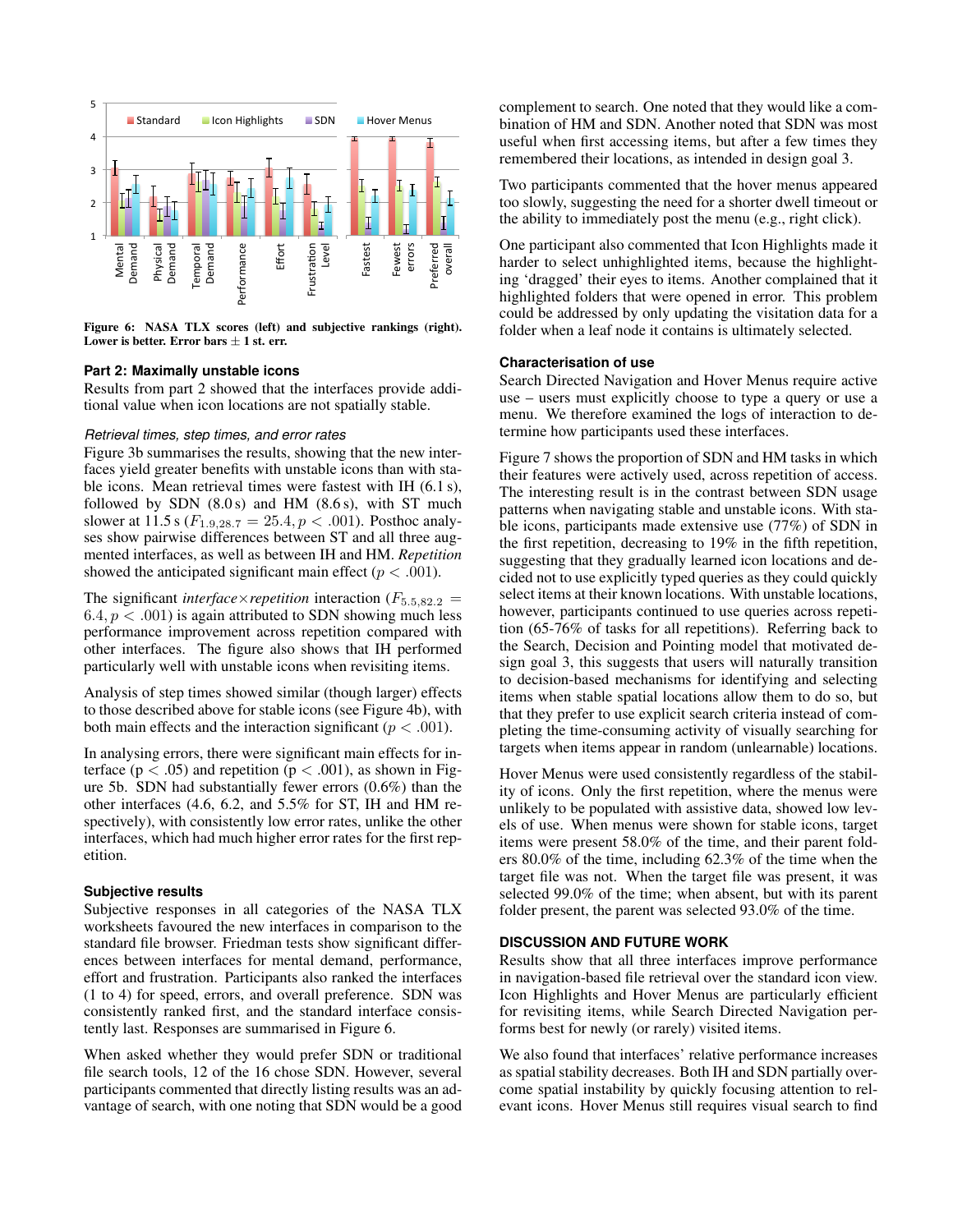a target folder, but the shortcuts it allows eliminate the need for visual search to be repeated at every level of the hierarchy. The standard view was notably slow with unstable icons, important because item locations can change when folder content changes or when window settings or sizes are changed.

### **Combining the interfaces**

As anticipated from the design goals, each of the interfaces performs best in different scenarios of use. For example, the Icon Highlights presentation of AccessRank predictions was the best interface for frequently-revisited files in spatiallyunstable views, and SDN was best for infrequently-accessed files that are deeper in the hierarchy. Importantly, however, the interface designs are complementary and can be combined to gain increased benefit. In such a combination, Icon Highlights would be always present, while the features of Hover Menus and SDN would be available to the user on-demand.

Icon Highlights and SDN currently use the same visualisation to highlight items. This overlap is unlikely to cause confusion, since users who enter a search query to SDN have made an explicit choice to use that technique, and will likely expect that the highlighting is reflecting their search rather than the general AccessRank prediction.

Hover Menus could be modified to adapt to SDN queries. Ultimately this combination converges with traditional lists of search results, but could be implemented to either highlight menu items or repopulate the menu accordingly.

One area for further study in combining these interfaces is to determine whether users face additional cognitive load in deciding which technique to use. We suspect that in a combined deployment users would default to using the automatic feedback provided by Icon Highlights, and only resort to Hover Menus or SDN when retrieval difficulties arise. This seems similar to current retrieval (where users resort to search after fruitless navigation), but the combined interface would provide a richer set of tools for assisting navigation without a complete change in retrieval mechanism.

Table [1](#page-8-1) summarises properties of all the retrieval methods discussed in this paper, including navigation, search, the three interfaces and a combined interface. Values are based on a mixture of evaluation results and theoretical underpinnings. While all approaches have strengths and weaknesses, in theory, combining IH, HM and SDN provides the most benefits.

|                           | Srch IH |  | HM SDN Cmb |  |
|---------------------------|---------|--|------------|--|
| Reduces step times        | N/A     |  |            |  |
| Good for deep targets     |         |  |            |  |
| Location learning         |         |  |            |  |
| Copes with instability    |         |  |            |  |
| Reminding ability         |         |  |            |  |
| <b>Fast revisitations</b> |         |  |            |  |
| Handles unknown locations |         |  |            |  |

<span id="page-8-1"></span>Table 1: Properties of retrieval methods discussed in this paper (Srch = Search, Cmb = Combined).  $\sqrt{ }$  = yes,  $\chi$  = no,  $\pm$  = mixed support.

#### **Interface refinements and implementation**

Implementing the current designs of Icon Highlights, Hover Menus and SDN requires relatively minor cosmetic changes to the input and output behaviour of current file browsers



<span id="page-8-0"></span>Figure 7: Percentage of tasks where SDN and Hover Menus were used, by repetition number.

– highlighting probable items, adding marks in the scrolltrough to demark their location, adding hover menus, and adding a search query field. Implementing the back-end predictive algorithms requires recording and tracking file access data, but is otherwise relatively straightforward.

The current implementations of IH, HM and SDN are relatively rudimentary, developed to explore their key concepts. There are therefore several avenues for interface refinement, including adapting them to other view types, and enhancing Hover Menus to provide more information about file and folder locations (e.g., by displaying full paths in tooltips).

#### **Limitations**

We summarise the limitations of our study below.

*Highlights and AccessRank*: Our highlighting method is based on the 'spotlights' seen in OS X, but other methods may further improve performance (e.g., ephemeral adaptation [\[11\]](#page-9-23)). Our results do not indicate whether AccessRank, the highlighting method or some combination of them contributed to the success of IH and SDN, nor do they show whether the AccessRank parameters we used were optimal.

*Non-natural setting*: While we tried took steps in our experiment design to emulate a familiar dataset, a large field study involving participants' own personal file collections would yield more accurate findings. However, our preliminary evaluation allowed us to answer specific research questions that can be further explored in future work.

*Task cuing strategy*: The evaluation method initiated tasks by showing a stimuli consisting of the target file's name, which allowed users to simply type the name for a certain match with SDN. In real life, recall of filenames is imperfect (Blanc-Brude and Scapin's studies found that correct filename portions – necessary for use of SDN – were recalled for 83% of files, though only 25% of filenames were perfectly recalled [\[6\]](#page-9-20)), and consequently our results for initial selections with SDN can be considered a best case analysis.

*SDN vs search*: Our evaluation compared performance between alternative interfaces supporting navigation-based file retrieval. We did not address performance comparison between search and navigation. A future evaluation could directly compare how search and SDN influence file location learning, whether they have different perceived workloads, and which techniques are best in different circumstances.